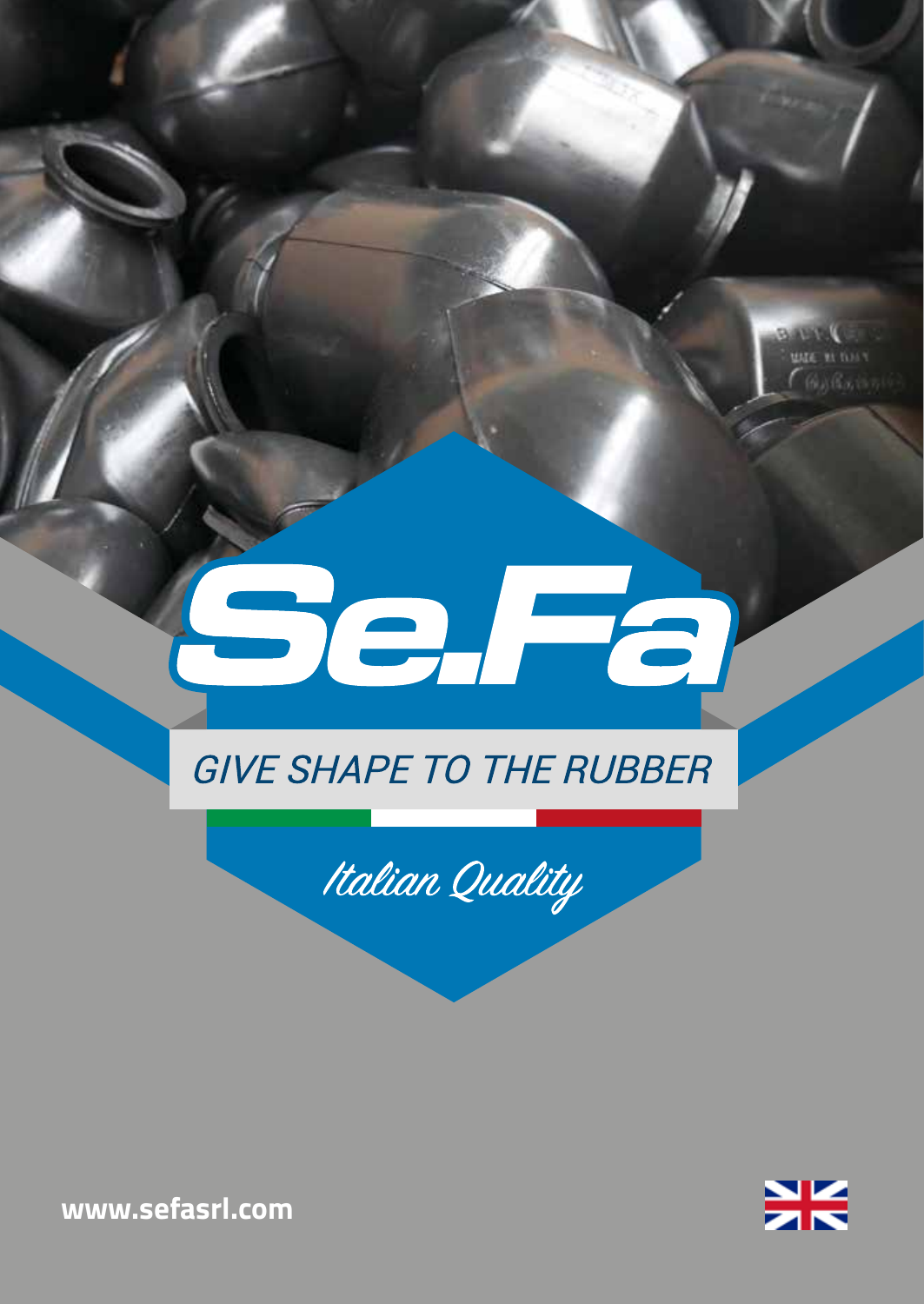

# **Contents**

**Company profile Company Plus Laboratory Product development Case study Products Customer care**

Give shape to the Rubber!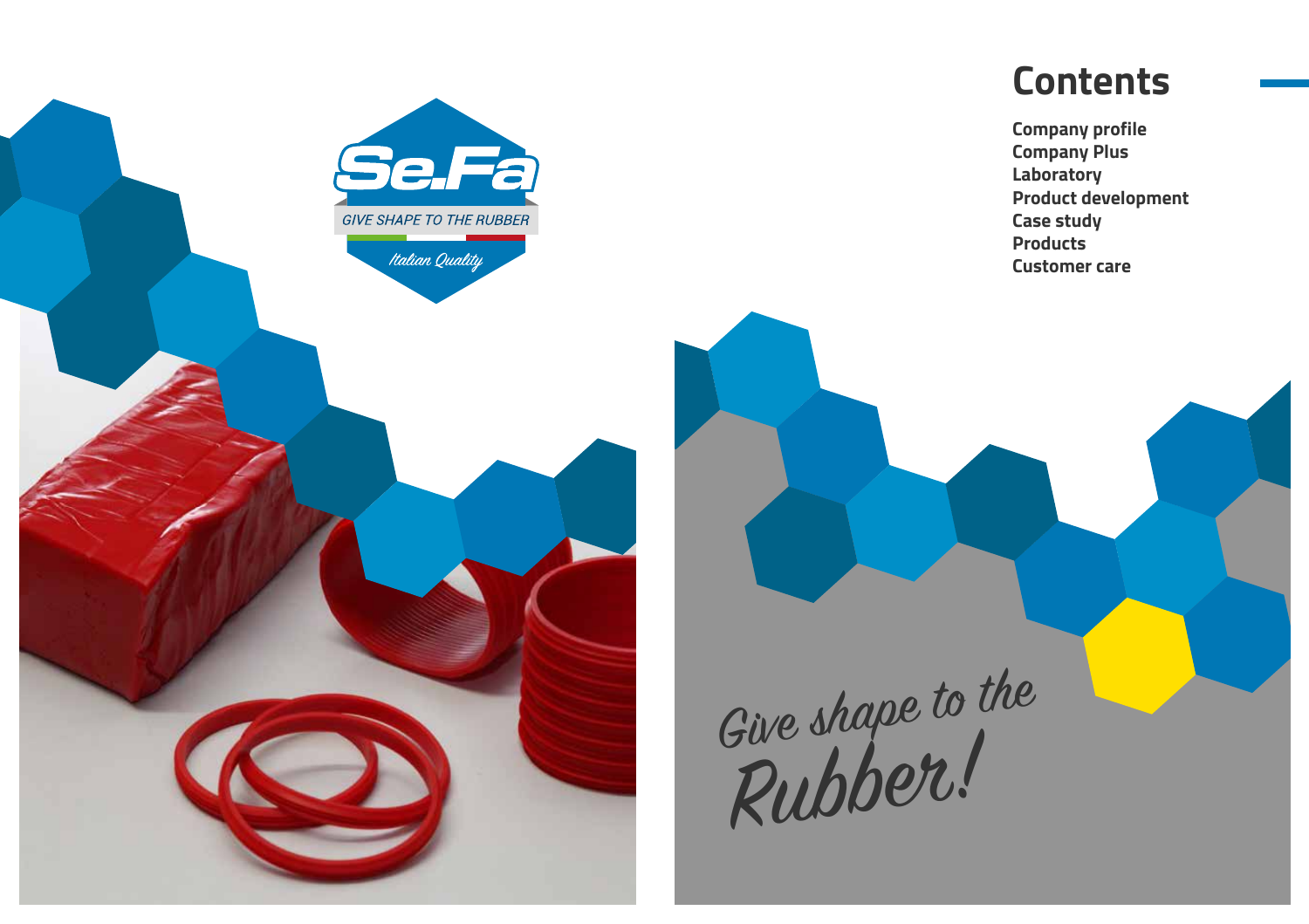# **Company profile**

**Se.Fa designs and molds rubber articles on its own project or on specific customer request. The company operates within the molded rubber market distinguishing itself for the quality of the products and for the promptness in responding to the customer, proof of the System and product certifications obtained.** 

Se.Fa was founded in **1992,** its activity is mainly based on the production and supply of projects for third parties on a production area of a few hundred meters with only 3 presses for rubber molding.

A new property took over In year **2000**, which is the current one, which completely overturns the company's operations, focusing on decidedly important objectives. Large investments begin, with the increase in the production area and the addition of new generation presses. This will be the beginning of the path that will lead Se.Fa to the achievement of the most ambitious objective: **to become a producer of technical rubber articles even of large dimensions (over 15 kg weight) with its own project.**

**Today** Se.Fa insists on a total area of 25000 square meters, of which 11000 square meters are covered; the production departments includes over 25 presses and over 10 robots for continuous cycle

**Se.Fa**

work; A logistics and customer care office is operating in response to all customer needs.

100 square meters of laboratory, with a rich instrumentation, are dedicated to the control of the raw material and the finished product. The constant commitment to technological research and the use of stateof-the-art systems and equipment are some of the main tools that allow Se.Fa to **respond adequately to the different needs of the customers.**

The company markets its products all over the world and is a partner of the largest tank producers thanks to a strategy based on timely and quality supplies.

Seriousness, commitment and quality research have allowed Se.Fa to become a leader in the molded rubber market.

## **Mission**

Serving our customers with the ever higher professionalism, speed of execution and supply of items with technical and physical / mechanical qualities that allow maximum durability over time.

<u>munitymmum</u>

#### **Vision**

Being a reference point for companies in the sector, a partner able to develop the customer's project up to the finished product with a turn key service.

### **Values**

- **Professionalism**
- Responsibility
- **Cooperation**
- Common sense
- Environmental Protection

**Se Fa** 

- Commitment
- **New mentality**
- Safety
- Respect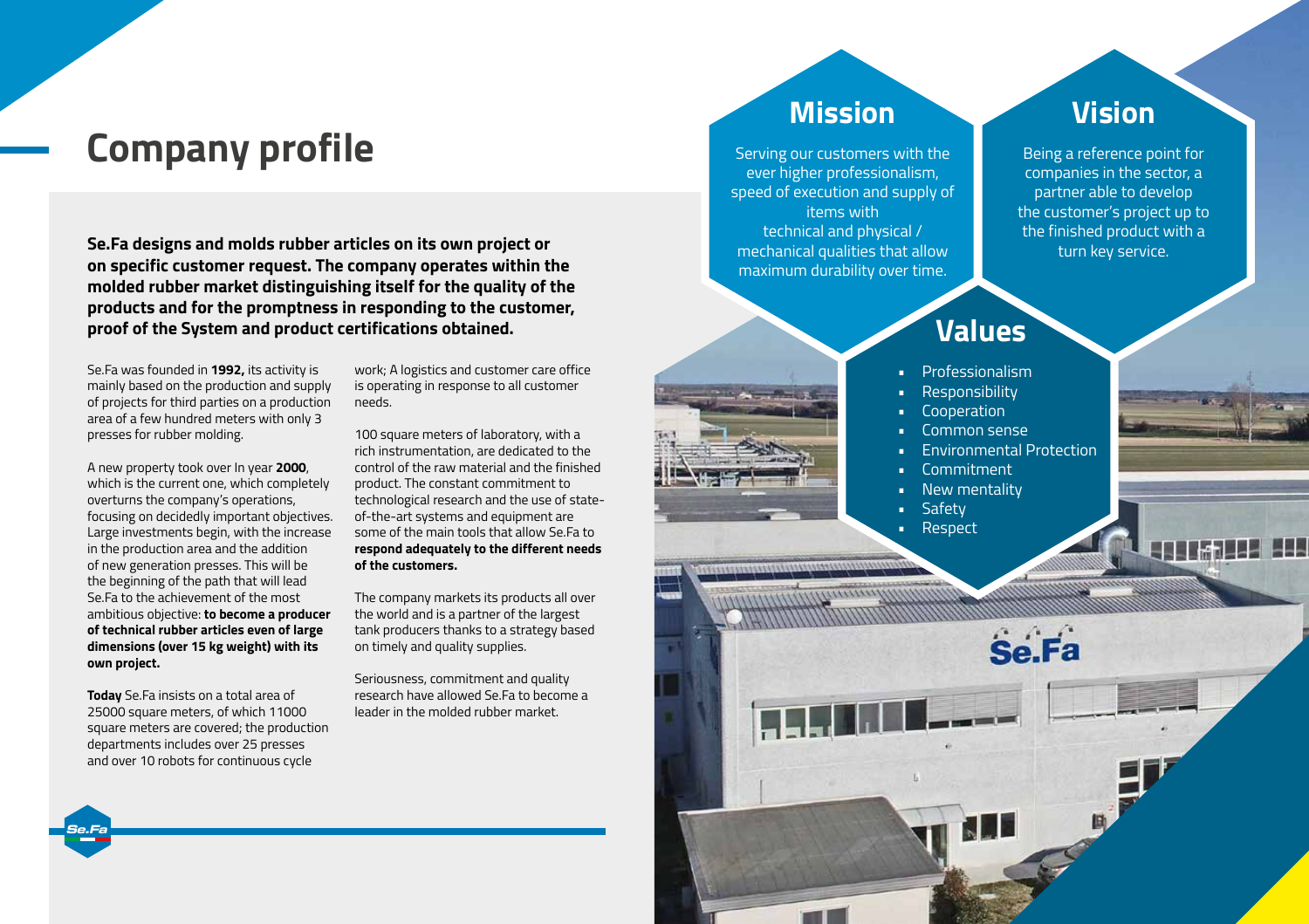# **Company plus**

#### **Traceability**

Se.Fa keeps track of **all the elements of the production cycle** that create, modify or transform the product, thanks to its automated information management system.

| Se Fa S.r.l                                                                                                   | <b><i>CONTRACTOR WAS VALUED TO</i></b>                                                                                                                        |                                                   | <b>TERCHI</b> |
|---------------------------------------------------------------------------------------------------------------|---------------------------------------------------------------------------------------------------------------------------------------------------------------|---------------------------------------------------|---------------|
| <b>COUCE / CODE</b><br>DESCRITCHE   DESCRIPTION<br><b>DATA / DATE</b><br>QUANTITA' / QUANTITY<br>NOTE / NOTES | <b>VOASCER</b><br>MEMBRANE 24 LT EPOM D ED<br>04/05/2019<br>755                                                                                               |                                                   |               |
| <b>NESCOLA/ RUBBER</b><br><b>LOTTO / BATCH NUMBER</b><br><b>MESCOLA/RUBBER</b><br>LOTTO / BATCH NUMBER        | <b>SEFE ME</b><br><b>STATTAINER</b><br><b>ALIFERNITERS</b><br><br><br><b>SALA ITAR</b><br><b>MALINHOUS</b><br>314, 65g<br><b>FROMA</b><br>345,779<br>752<br>n | <b>EPDM</b><br>120057<br><b>EPDM</b><br>281118099 |               |

#### **Quality controls**

The Quality Management System includes a **series of quality controls** before, during and after the production process in order to guarantee that the product meets the customer's requirements.



### **Ethics**

Se.fa promotes safety at work and the protection of the environment and health through strict compliance with active laws and the encouragement of responsible behavior. Se.Fa implemented the organization and management model pursuant to **Legislative Decree 231/2001** and appointed an external supervisory body.



# **Management System Certifications**

Se.Fa has obtained the certification of its integrated management system by the TUV - southern Italy, according to three international standards:

- **• ISO 9001** Sistema di Gestione per la Qualità;
- **• ISO 14001** Sistema di Gestione per l'Ambiente;
- **• BS OHSAS 18001** Sistema di Gestione per la Sicurezza.

# **Product Certifications**

Se.Fa is able to offer products that correspond to specific regulations:

- DIN 4807/3 DIN EN13831 n°8.5.2
- EN 14241-1:2013
- D.M. n° 174 24/09/2008
- UBA ELASTOMER GUIDE LINES
- DVGW W270
- NSF/ANSI 61
- WRAS BS6920 -1:2000 WATER REGULATIONS ADVISORY SCHEME
- ACS ATTESTATION DE CONFORMITE SANITAIRE
- GOST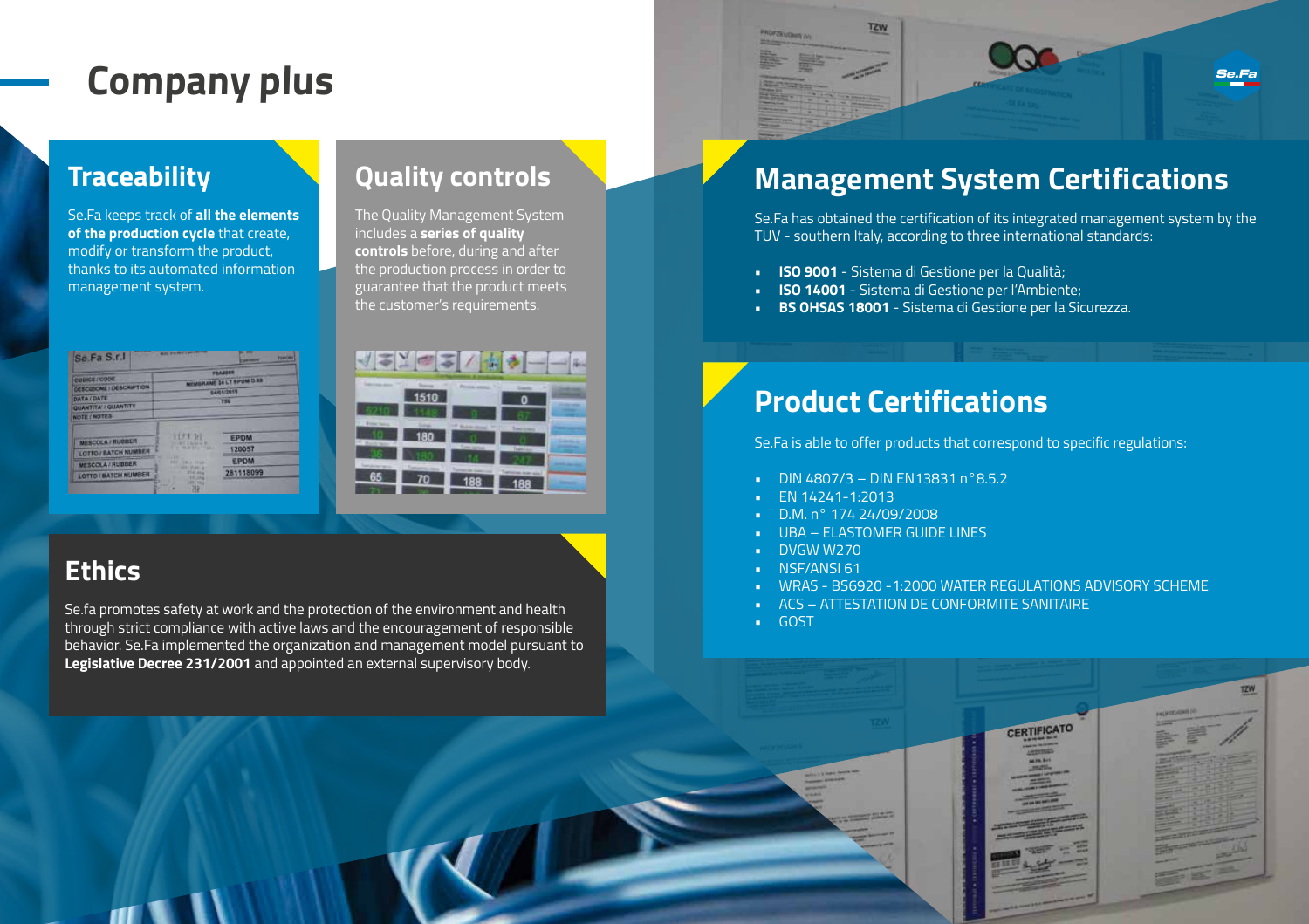# **Laboratory**

**New laboratory built on an area of 100 square meters. The instruments used are of new generation and are used for quality controls on the raw material and the final product.** 

**The laboratory has the following instruments:**

- Ovens for compression set, permanent tensile deformation test, ageing test, corrosion test, post curing test
- Rheometer (compound reometry)
- **·** Laboratory Press: > Realization of standardized plates for raw material test > Crushing/deformation tests
- Dynamometers with climatic chamber
- Durometer Shore A
- Durometer IRHD
- Scales for density
- 5x and 60x magnifying glass to verify homogeneity mixes and degree coumpound dispersion
- Permeabilimeter for static permeability test
- Gauges for dimensional measurements
- Punching machine to have different shape specimens for testing
- Instrumentation for insulation electrical resistance test
- Fatigue tests bench membrane installed in the tanks



**Continuous controls on incoming raw materials and the performance of produced items f**<br>**The Contract of Section**<br> **Contract Contract**<br> **Contract Contract**<br> **Contract Contract Contract**<br> **Contract Contract Contract**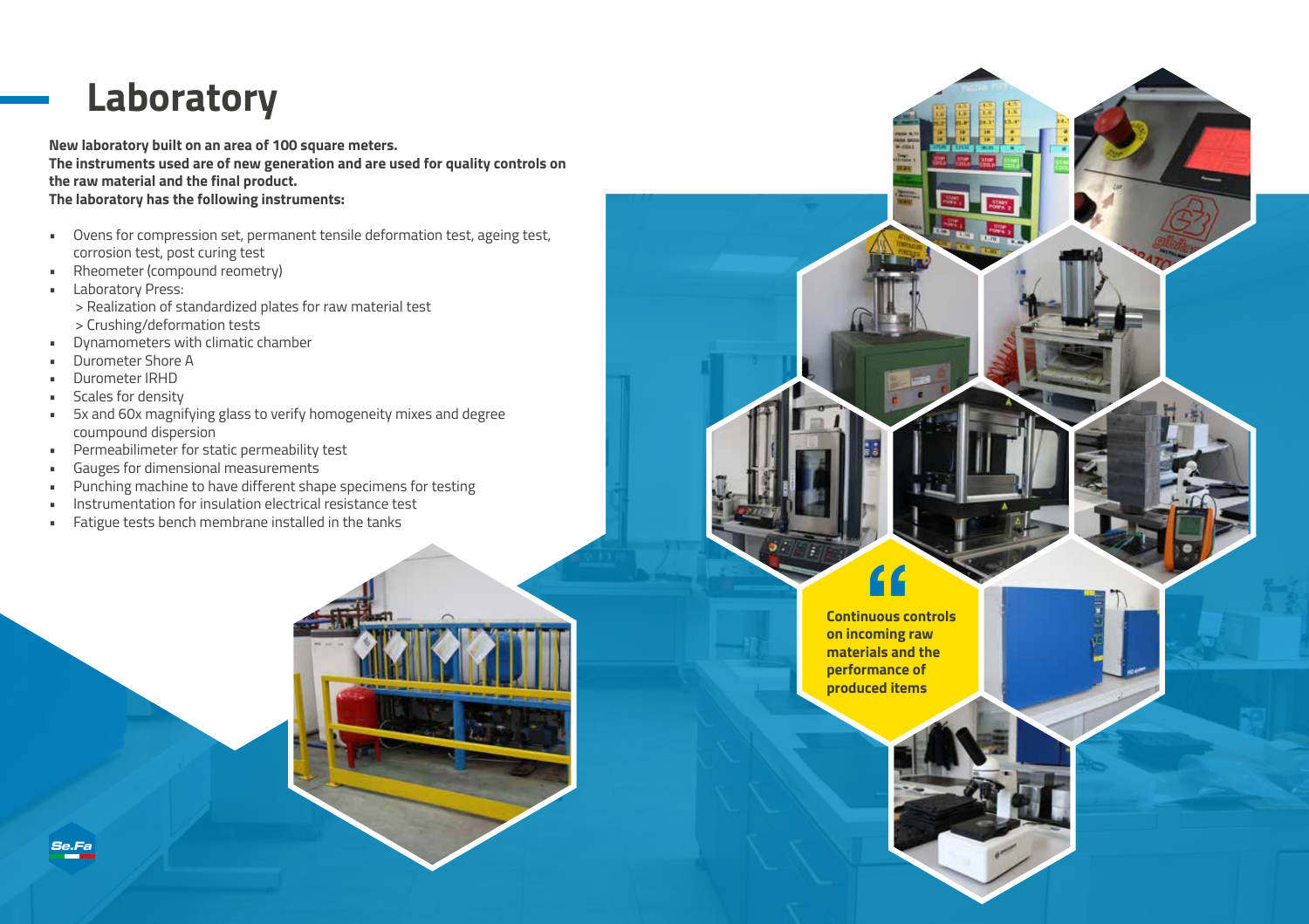# **Product development**





# **RAW MATERIAL**

The customer provides technical specifications and norms in connection with it

**CO-DESIGN**

Evaluation of the raw material to be used according to the final use of the product





#### **CAD MOLD** CAD drawing for the optimal realization of the moldo

4

#### **PROTOTYPE**

Control of the production process and optimization of the parameters



# **TEST**

Testing of the finished product and issue of certificates and declaration of conformity

# **Case study**

#### **Sub-rail plate for Italian Railway Line**

Se.Fa is an official provider of Italian Railway Line (**Ferrovie dello Stato Italiane Group**) for the construction of various types of rubber **sub-rail plate** . From the technical drawing received from the customer, the relative **CAD processing** for the **creation of the mold** has been produced. The technical staff of Se.Fa has analyzed and developed the most suitable raw material for the final use of the product in accordance with the tender specifications. After the **realization of the prototype**, the control process was started that allowed the **verification of conformity of the required requisites** .

The **main function** of the rubber under-rail plates in the railway armament is **to reduce the vibrations** generated by the imperfect contact between the train wheels and the rails and **to act as an insulator** between the tracks

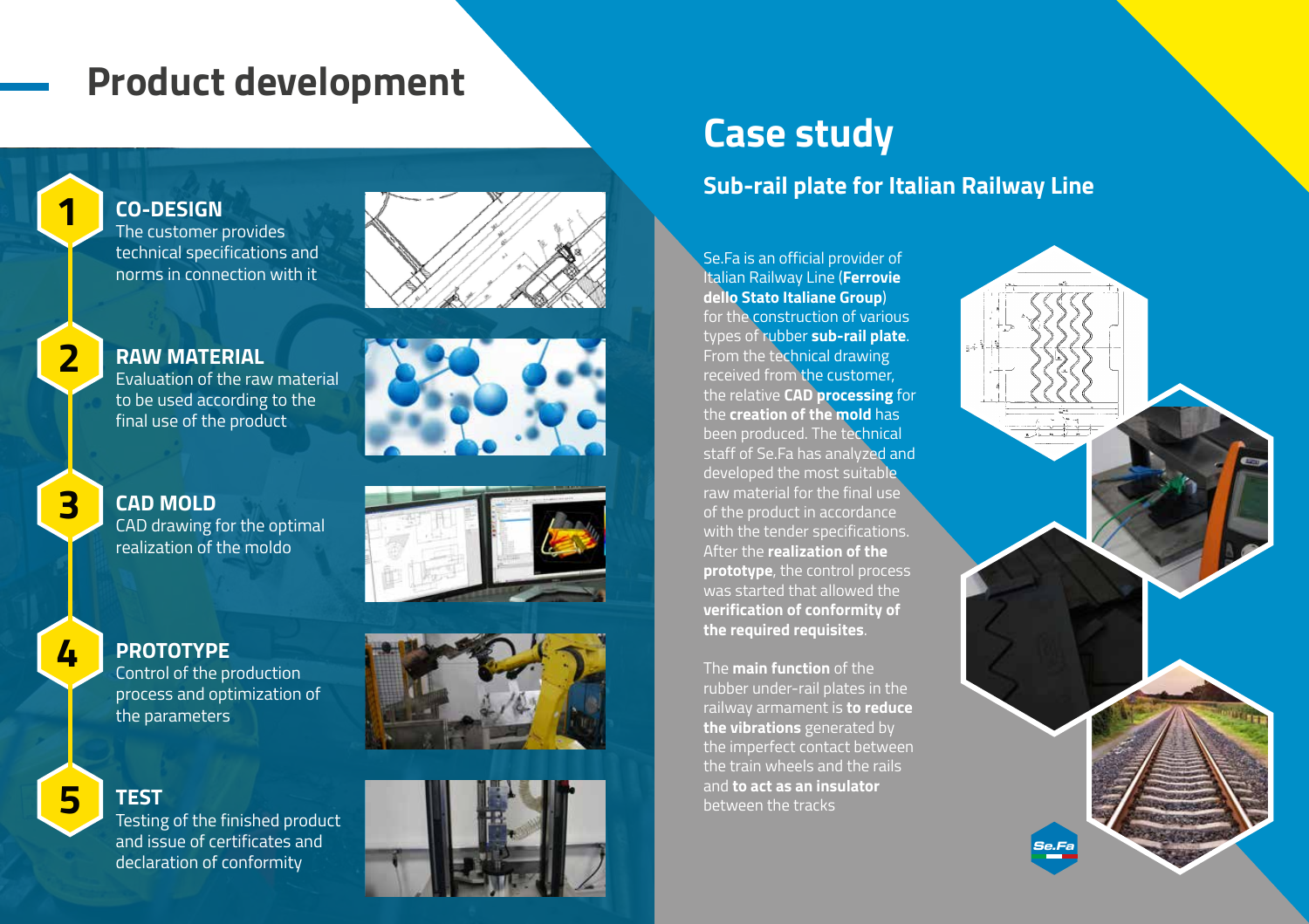# **Give shape to the rubber**

**All products comply with the European directives on toxic substances (REACH) and heavy metals (ROSH). Raw materials are carefully selected, checked, and provided with the necessary safety documentation.**



## **Membranes**

**Membranes for pressure tanks and bladders for expansion vessels for heating and water lifting systems products in EPDM (white, black, honey), BUTYL, SBR, NBR materials in compliance with DIN4807/3 - DIN EN13831 n°8.5.2.**

- Bag and double volume membranes for tanks up to 1500 liters
- Fixed heating bladders for expansion vessels up to 500 liters
- Membranes for large tanks up to 10000 liters
- Membranes for reverse osmosis tanks

Our membranes are produced using appropriately formulated compounds to guarantee durability and rigorously chosen according to the final use.



**Gaskets for** 

**and boilers**

Our seals offer the best guarantees of resistance and durability. They are produced in EPDM HT and silicone of various colors / black, red, blue), according to the provisions of EN 14241- 1:2013 in terms of resistance to high temperatures and acid

Available in diameters from 60 to 600 mm with different sealing

condensation.

profile.

**chimmy flues** 

# **Rubber technical items**

They are made according to the customer's technical specifications:

- Under-rail plates
- Caps
- In-fill fittings
- Sleeves
- Bushings
- Wall cover gaskets
- Engine cover gaskets